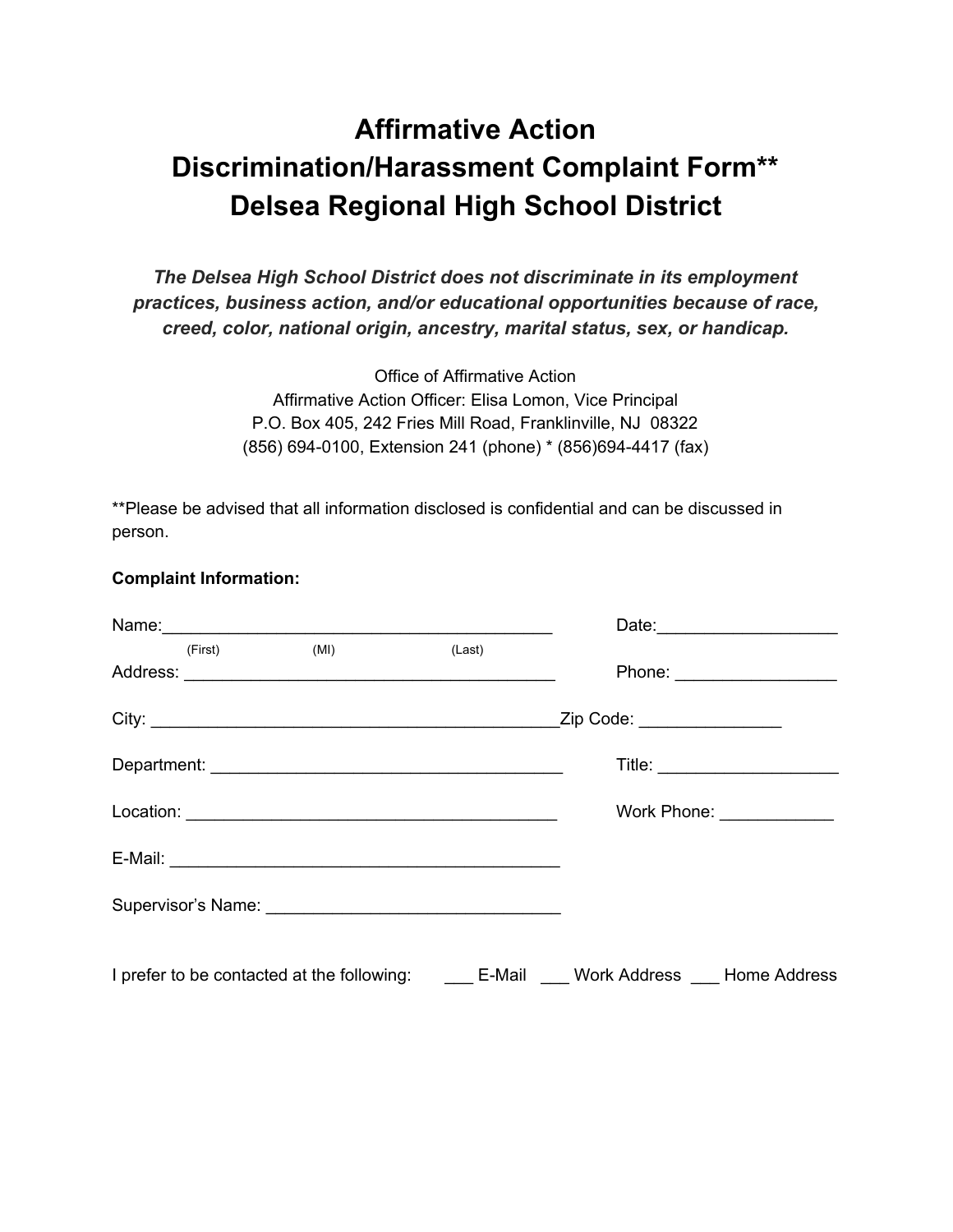Office of Affirmative Action

### **Discrimination or Harassment Based on:**

| <b>ChecK</b><br><b>Box</b> | Category                          | <b>Check</b><br><b>Box</b> | Category                                                                          |
|----------------------------|-----------------------------------|----------------------------|-----------------------------------------------------------------------------------|
|                            | Race                              |                            | Pregnancy                                                                         |
|                            | Creed                             |                            | Sexual Harassment                                                                 |
|                            | Gender                            |                            | <b>Military Service</b>                                                           |
|                            | Religion                          |                            | Marital/domestic partnership/civil union status                                   |
|                            | Age                               |                            | <b>Disability</b>                                                                 |
|                            | National Origin                   |                            | Retaliation for Having Previously filed an<br><b>Affirmative Action Complaint</b> |
|                            | Color                             |                            | Gender Identification or expression                                               |
|                            | Affectional or Sexual Orientation |                            | Genetic Information                                                               |
|                            | Ancestry                          |                            | Other (Specify):                                                                  |

#### **Accused Information:**

| Name (First, Middle, Last) | Title | Location |  |  |
|----------------------------|-------|----------|--|--|
|                            |       |          |  |  |
|                            |       |          |  |  |
|                            |       |          |  |  |
|                            |       |          |  |  |
|                            |       |          |  |  |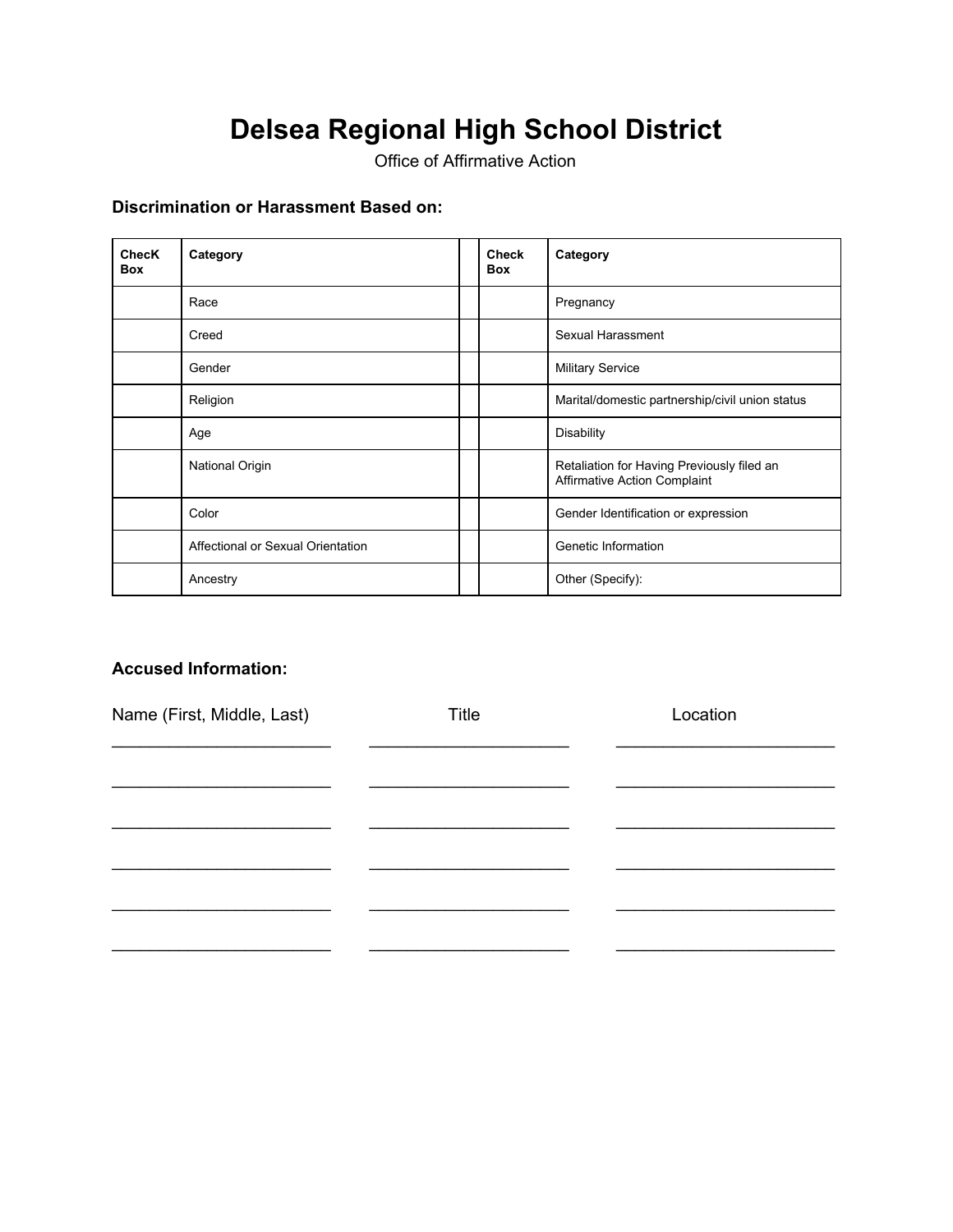Office of Affirmative Action

#### **Discrimination History:**

First date of this particular act of discrimination: \_\_\_\_\_\_\_\_\_\_\_\_\_\_\_\_\_\_\_\_\_\_\_\_\_\_\_

Witness Information (for the present alleged incident):

| Name (First, Middle, Last) | <b>Title</b> | Location |
|----------------------------|--------------|----------|
|                            |              |          |
|                            |              |          |
|                            |              |          |
|                            |              |          |
|                            |              |          |
|                            |              |          |
|                            |              |          |
|                            |              |          |
|                            |              |          |

Have you reported this allegation of harassment or discrimination to any supervisor or administrator? If so, please indicate to whom, when, and what was the result:

| Name | Title | Date | Disposition |  |  |
|------|-------|------|-------------|--|--|
|      |       |      |             |  |  |
|      |       |      |             |  |  |
|      |       |      |             |  |  |
|      |       |      |             |  |  |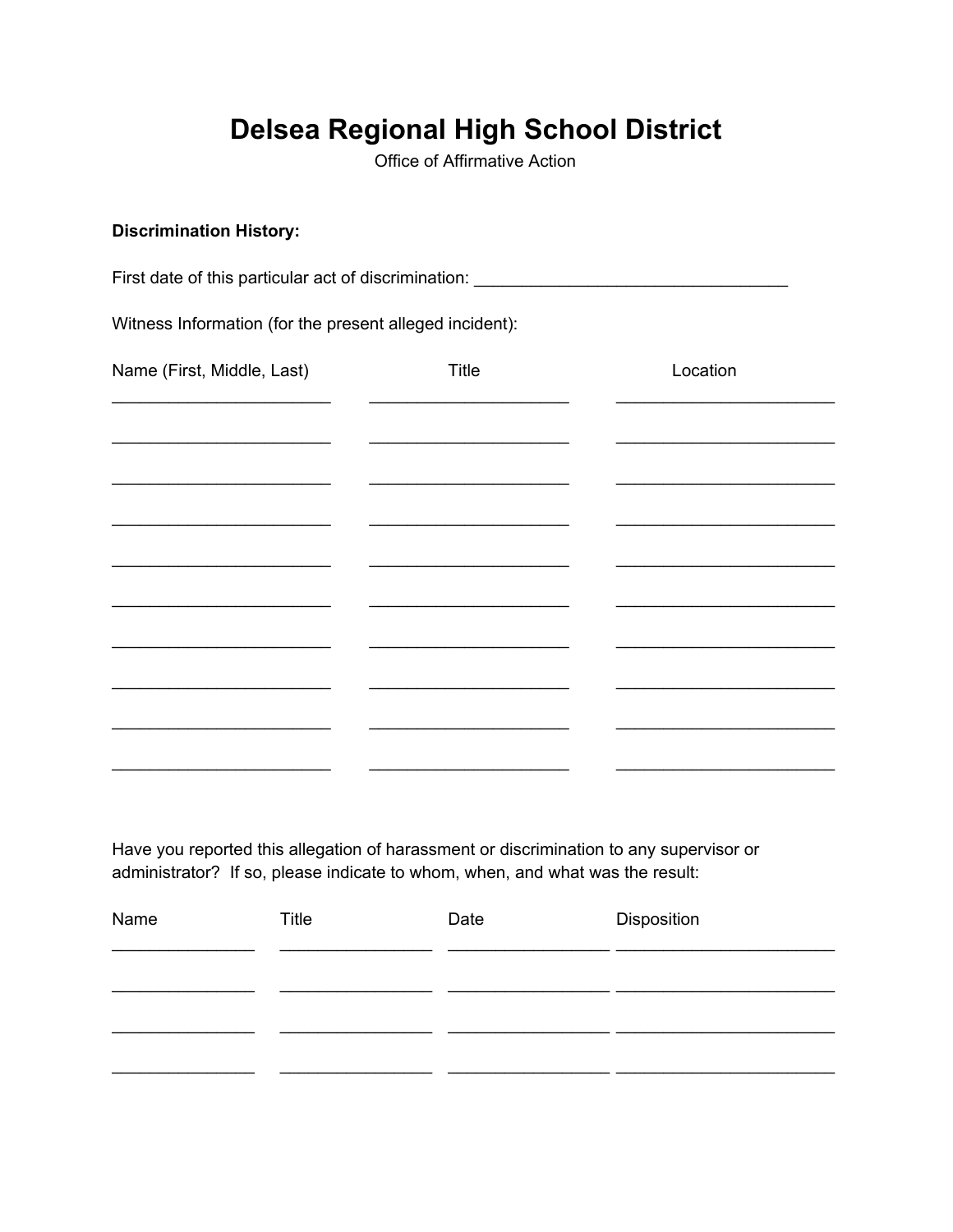Office of Affirmative Action

### **Nature of Charge:**

In detail, explain the Nature of the Charge, including name(s) of person(s) involved (attachments may be used if necessary:

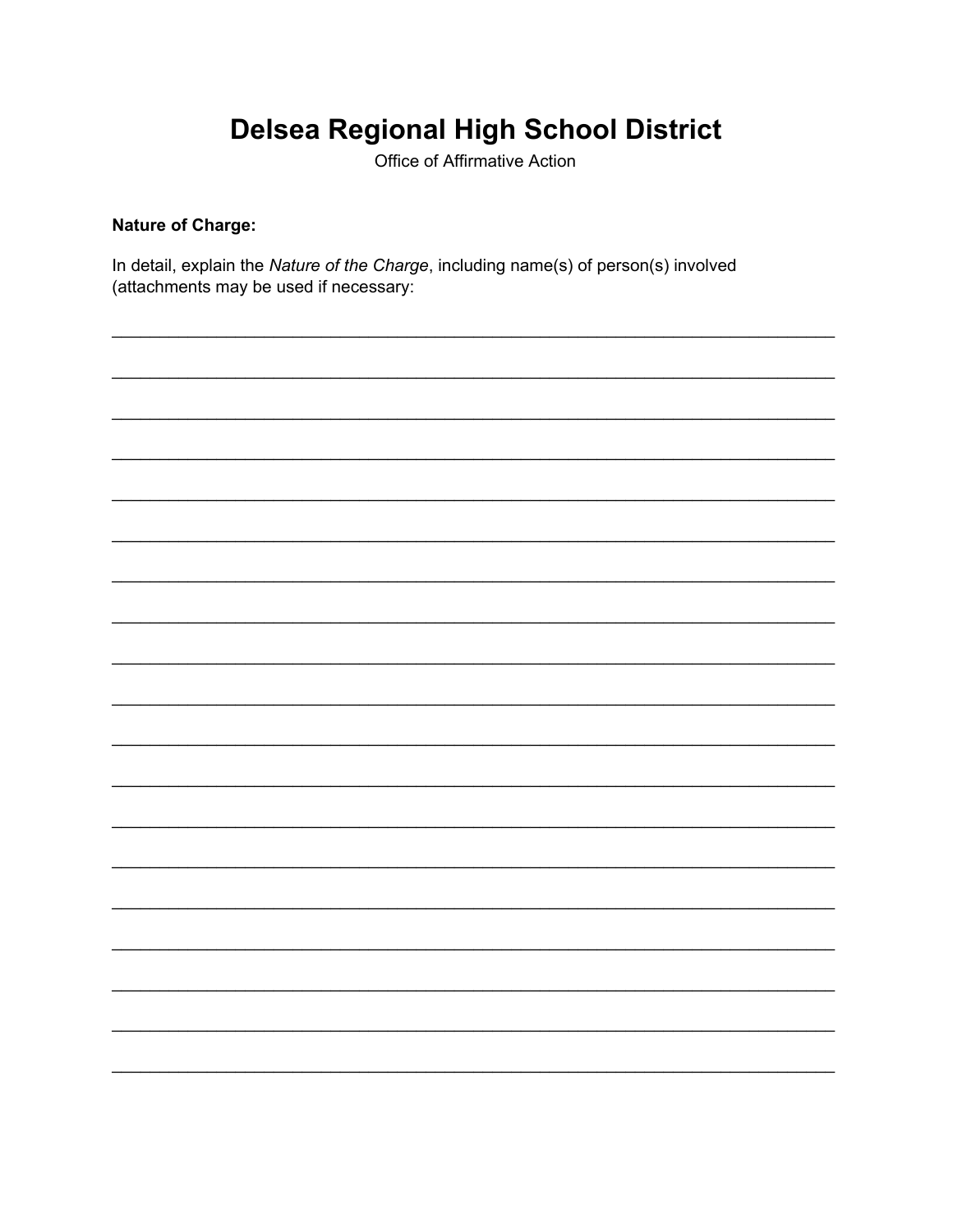Office of Affirmative Action

**Resolution:** 

What corrective action are you seeking?

Have you ever filed a Discrimination/Harassment Complaint in the past? If so, please provide the following information:

| Type of Complaint | Date Filed | Substantiated or Unsubstantiated |
|-------------------|------------|----------------------------------|
|                   |            |                                  |
|                   |            |                                  |
|                   |            |                                  |